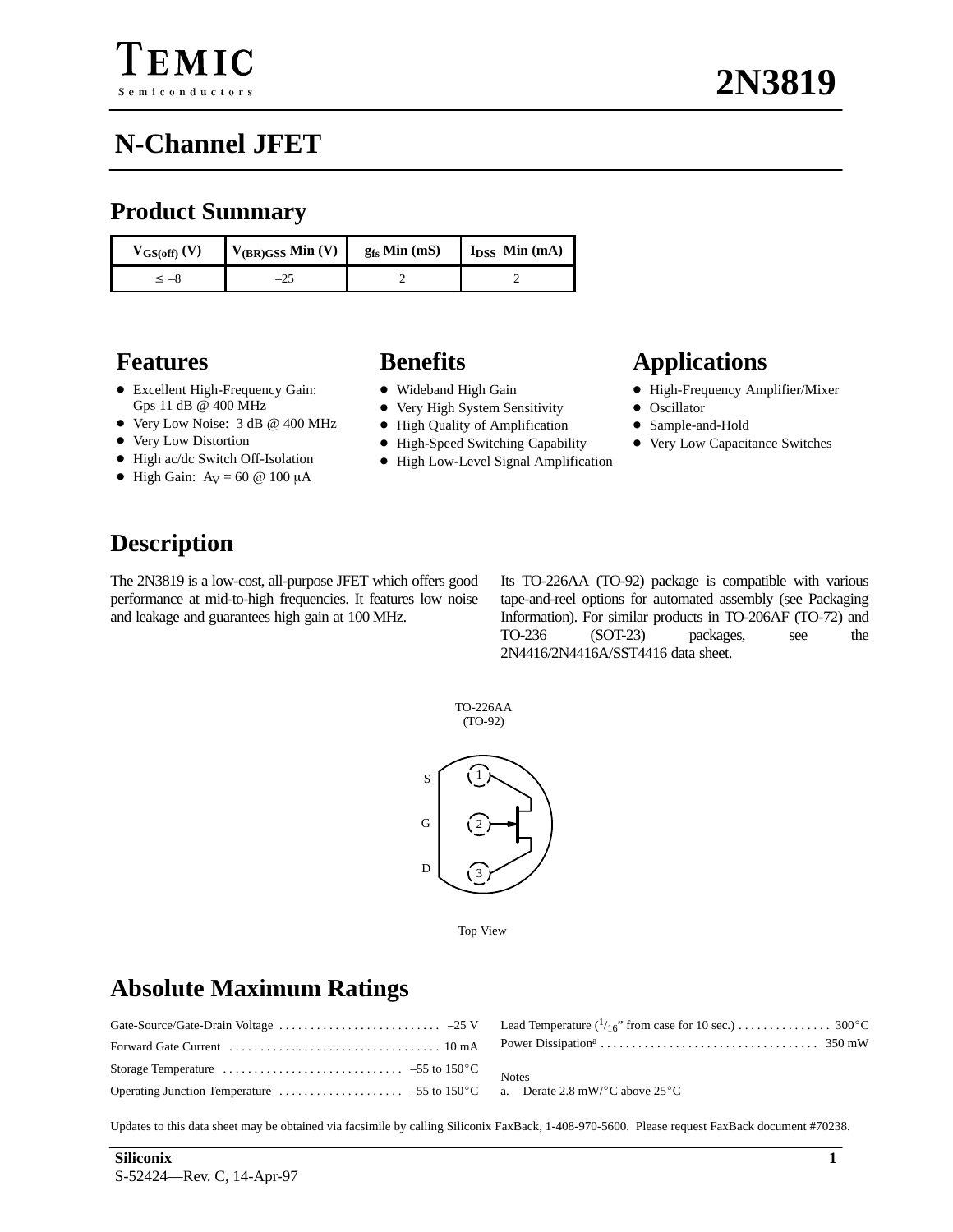## **Specificationsa**

|                                                     |                                   | <b>Test Conditions</b>                                    |                      | Limits         |                  |                |                    |
|-----------------------------------------------------|-----------------------------------|-----------------------------------------------------------|----------------------|----------------|------------------|----------------|--------------------|
| <b>Parameter</b>                                    | <b>Symbol</b>                     |                                                           |                      | Min            | Typ <sup>b</sup> | <b>Max</b>     | Unit               |
| <b>Static</b>                                       |                                   |                                                           |                      |                |                  |                |                    |
| Gate-Source Breakdown Voltage                       | $V_{(BR)GSS}$                     | $I_G = -1 \mu A$ , $V_{DS} = 0 V$                         |                      | $-25$          | $-35$            |                | $\mathbf{V}$       |
| Gate-Source Cutoff Voltage                          | $V_{GS(off)}$                     | $V_{DS} = 15$ V, $I_D = 2$ nA                             |                      |                | $-3$             | $-8$           |                    |
| Saturation Drain Current <sup>c</sup>               | <b>I</b> <sub>DSS</sub>           | $V_{DS} = 15$ V, $V_{GS} = 0$ V                           |                      | 2              | 10               | 20             | mA                 |
| Gate Reverse Current                                |                                   | $V_{GS} = -15$ V, $V_{DS} = 0$ V                          |                      |                | $-0.002$         | $-2$           | nA                 |
|                                                     | I <sub>GSS</sub>                  |                                                           | $T_A = 100^{\circ}C$ |                | $-0.002$         | $-2$           | μA                 |
| Gate Operating Current <sup>d</sup>                 | $I_G$                             | $V_{DG} = 10 V, I_D = 1 mA$                               |                      |                | $-20$            |                |                    |
| <b>Drain Cutoff Current</b>                         | $I_{D(off)}$                      | $\overline{V_{DS}} = 10 \text{ V}, V_{GS} = -8 \text{ V}$ |                      |                | $\overline{c}$   |                | pA                 |
| Drain-Source On-Resistance                          | $r_{DS(on)}$                      | $V_{GS} = 0 V$ , $I_D = 1 mA$                             |                      |                | 150              |                | Ω                  |
| Gate-Source Voltage                                 | $V_{GS}$                          | $V_{DS} = 15$ V, $I_D = 200 \mu A$                        |                      | $-0.5$         | $-2.5$           | $-7.5$         | V                  |
| Gate-Source Forward Voltage                         | $V_{GS(F)}$                       | $I_G = 1$ mA, $V_{DS} = 0$ V                              |                      |                | 0.7              |                |                    |
| <b>Dynamic</b>                                      |                                   |                                                           |                      |                |                  |                |                    |
| Common-Source Forward Transconductance <sup>d</sup> | <b>gfs</b>                        | $V_{DS} = 15 V$<br>$V_{GS} = 0 V$                         | $f = 1$ kHz          | $\overline{2}$ | 5.5              | 6.5            | mS                 |
|                                                     |                                   |                                                           | $f = 100$ MHz        | 1.6            | 5.5              |                |                    |
| Common-Source Output Conductanced                   | $g_{os}$                          |                                                           | $f = 1$ kHz          |                | 25               | 50             | μS                 |
| Common-Source Input Capacitance                     | $C_{iss}$                         | $V_{DS} = 15$ V, $V_{GS} = 0$ V, $f = 1$ MHz              |                      |                | 2.2              | 8              | pF                 |
| Common-Source Reverse Transfer Capacitance          | $\mathbf{C}_{\text{rss}}$         |                                                           |                      |                | 0.7              | $\overline{4}$ |                    |
| Equivalent Input Noise Voltage <sup>d</sup>         | $\overline{\phantom{m}}$<br>$e_n$ | $V_{DS} = 10$ V, $V_{GS} = 0$ V, $f = 100$ Hz             |                      |                | 6                |                | nV/<br>$\sqrt{Hz}$ |

Notes<br>a. T

a.  $T_A = 25^{\circ}$ C unless otherwise noted. NH<br>b. Typical values are for DESIGN AID ONLY, not guaranteed nor subject to production testing. Typical values are for DESIGN AID ONLY, not guaranteed nor subject to production testing.

c. Pulse test: PW  $\leq 300$   $\mu$ s, duty cycle  $\leq 2\%$ .

d. This parameter not registered with JEDEC.

## **Typical Characteristics**

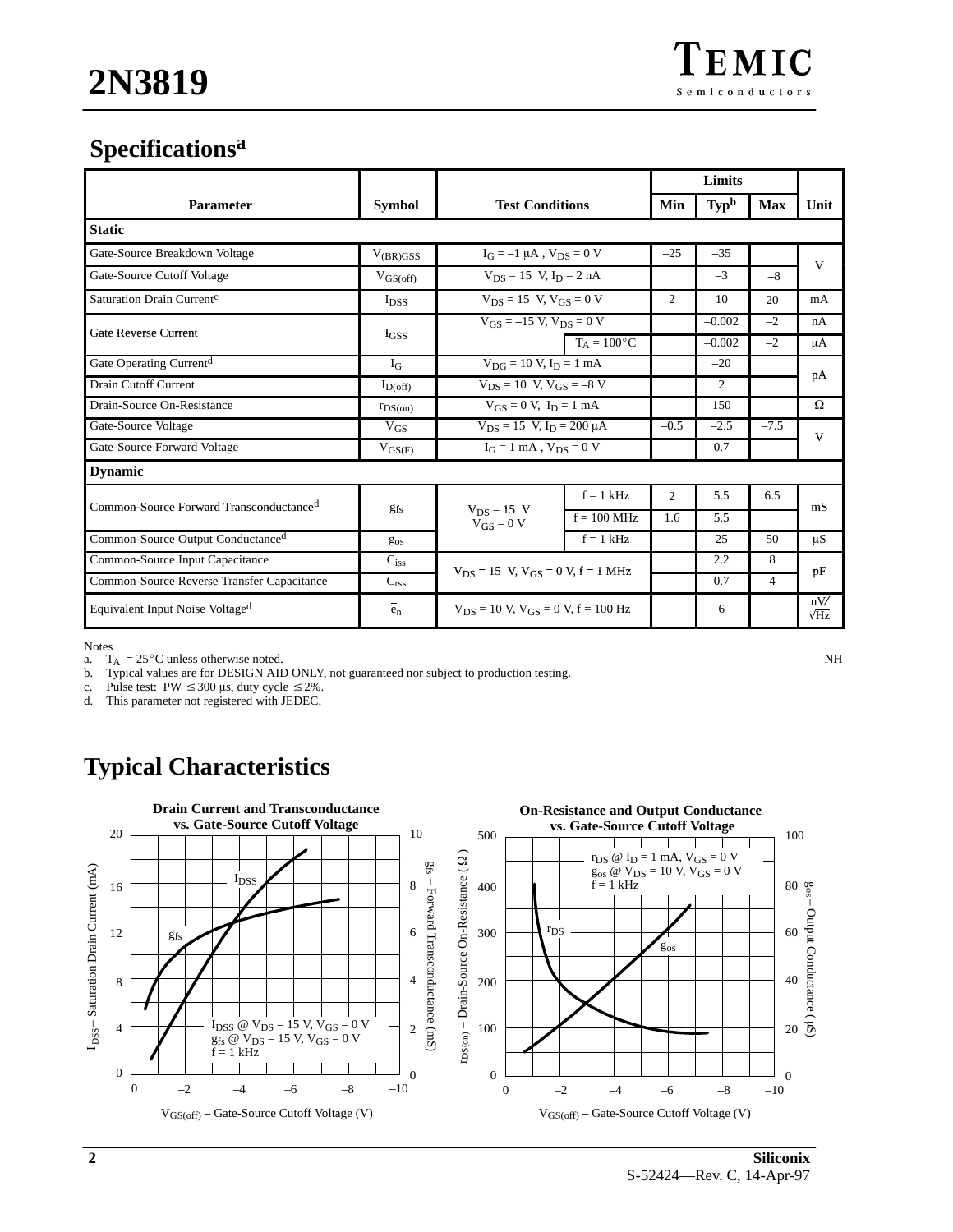$V_{DS} = 10 V$ <br>f = 1 kHz

. . . . . .

**Common-Source Forward Transconductance vs. Drain Current**

 $\mathbf{I}$ 

10

8

 $V_{GS(off)} = -3$ 

# **Typical Characteristics (Cont'd)**

EMIC

Semiconductors





V<sub>GS</sub> – Gate-Source Voltage (V)

0

2

4

125C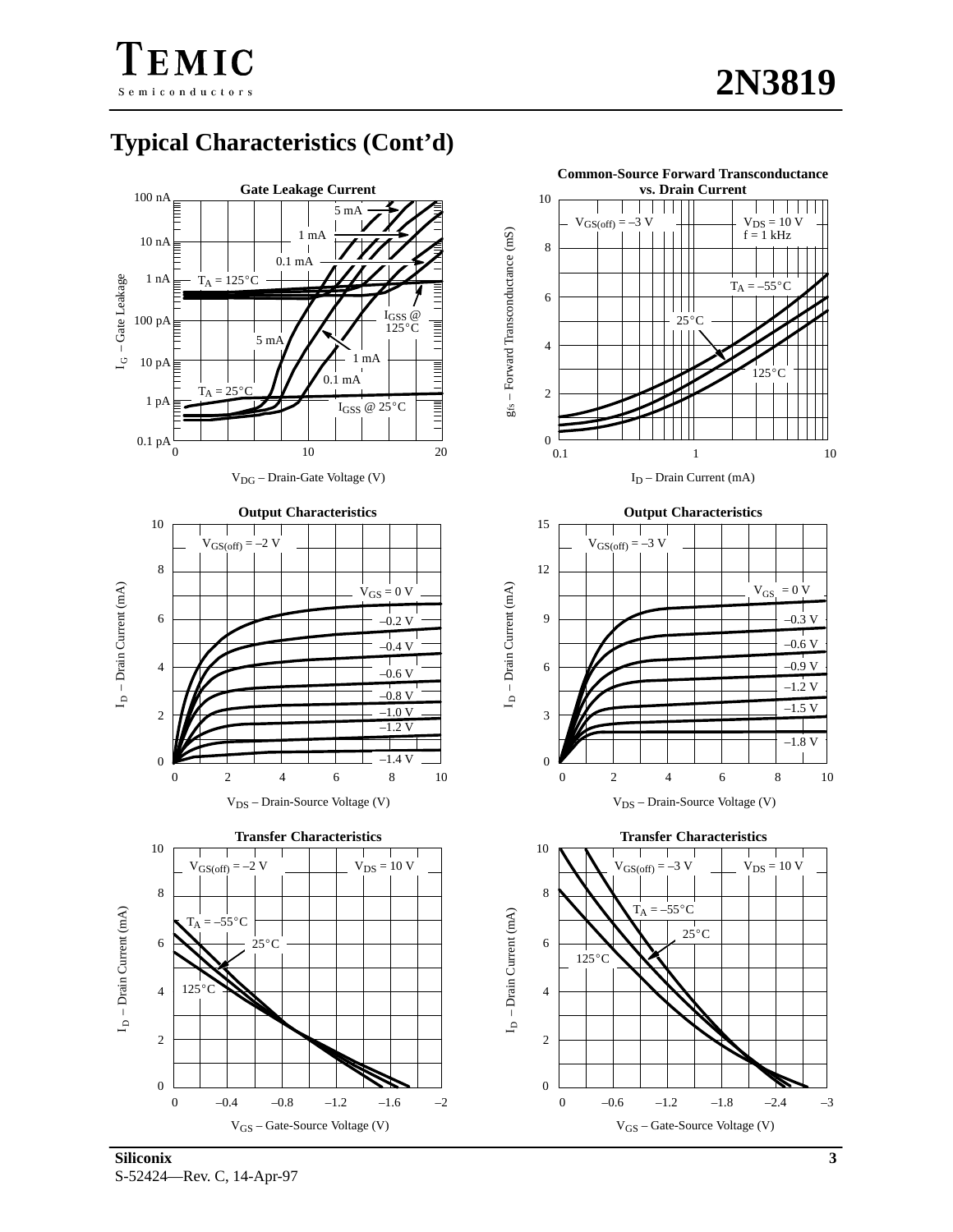## **Typical Characteristics (Cont'd)**